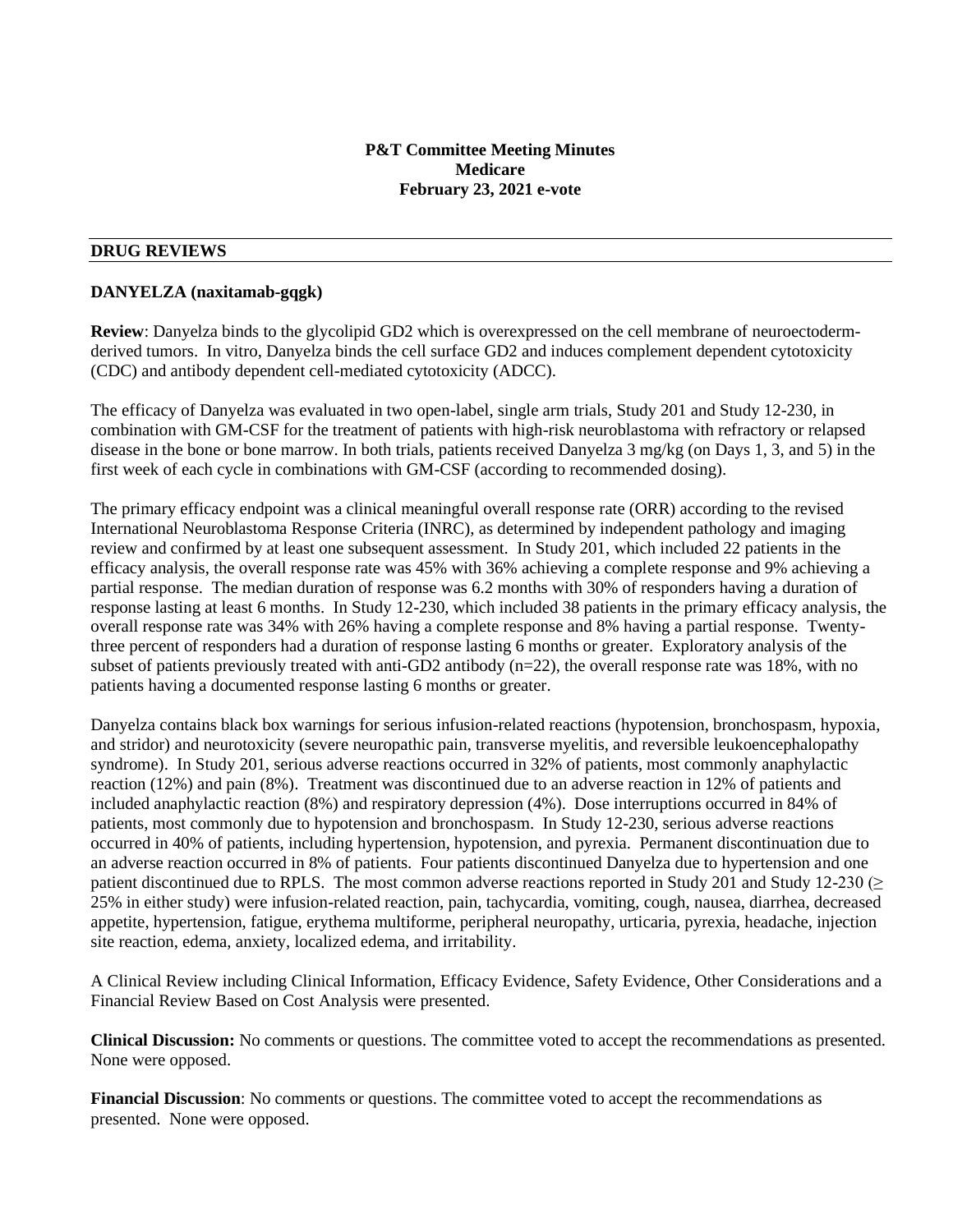**Outcome:** Danyelza is a medical benefit. When Danyelza is processed at a specialty pharmacy, it will be processed on the specialty tier or the brand non-preferred tier for members with a three-tier benefit. The following prior authorization criteria will apply:

- Medical record documentation of age greater than or equal to 1 year **AND**
- Medical record documentation of relapsed or refractory high-risk neuroblastoma in the bone or bone marrow who have demonstrated a partial response, minor response, or stable disease to prior therapy **AND**
- Medical record documentation that Danyelza will be used in combination with granulocyte-macrophage colony-stimulating factor (GM-CSF)

**AUTHORIZATION DURATION:** Initial approval will be for 6 months. Subsequent approvals will be for an additional 6 months and will require medical record documentation of continued disease improvement or lack of disease progression. The medication will no longer be covered if the member experiences unacceptable toxicity or worsening of disease.

Additional evidence of the criteria used to make this decision can be found in the drug review presented to the committee.

### **KESIMPTA (ofatumumab)**

**Review:** Kesimpta is a recombinant human monoclonal immunoglobulin G1 (IgG1) antibody that binds CD20 expressed on pre-B and mature B lymphocytes which leads to antibody-dependent cellular cytosis and complementmediated lysis. It has a similar mechanism of action to Ocrevus intravenous infusion but Kesimpta is available as a prefilled-pen or syringe for subcutaneous injection, allowing for self-administration.

The efficacy of Kesimpta was evaluated in two double-blind double-dummy trials in patients with relapsingremitting or secondary progressive multiple sclerosis. Eligibility criteria include age 18 to 55 years, an Expanded Disability Status Scale (EDSS) score of 0 to 5.5, at least two relapses in the two years before screening with at least 1 relapse in the past year, and at least one gadolinium-enhancing lesion on magnetic resonance imaging (MRI) in the year before randomization.

The primary end point was annualized relapse rate, defined as the number of confirmed relapses of multiple sclerosis per year. For both Study 1 and Study 2, Kesimpta has a statistically significant reduction in adjusted annualized relapse rate compared to teriflunomide. In the pooled disability data, the percentage of patients with confirmed worsening of disability at 3 months and 6 months was 10.9% and 8.1% for Kesimpta compared to 15.0% and 12.0% for teriflunomide. The percentage of confirmed disability improvement at 6 months was 11.0% for Kesimpta and 8.1% for teriflunomide. In both studies, there was also a significant reduction in the mean number of T1 Gd-enhancing lesions and number of new or enlarging T2 lesions per year for patients treated with Kesimpta compared to teriflunomide.

There are no black box warnings for Kesimpta. Based on clinical trials, and observations with other anti-CD20 Bcell depleting therapies, Kesimpta is associated with an increased risk of infections, including serious bacterial, fungal, and new or reactivated viral infections (some of which have been fatal with other anti-CD20 therapies). During clinical studies, the most common adverse reactions reported in more than 10% of patients receiving Kesimpta were upper respiratory tract infections, injection related reactions (systemic), headache, and injection site reactions (local).

A Clinical Review including Clinical Information, Efficacy Evidence, Safety Evidence, Other Considerations and a Financial Review Based on Cost Analysis were presented.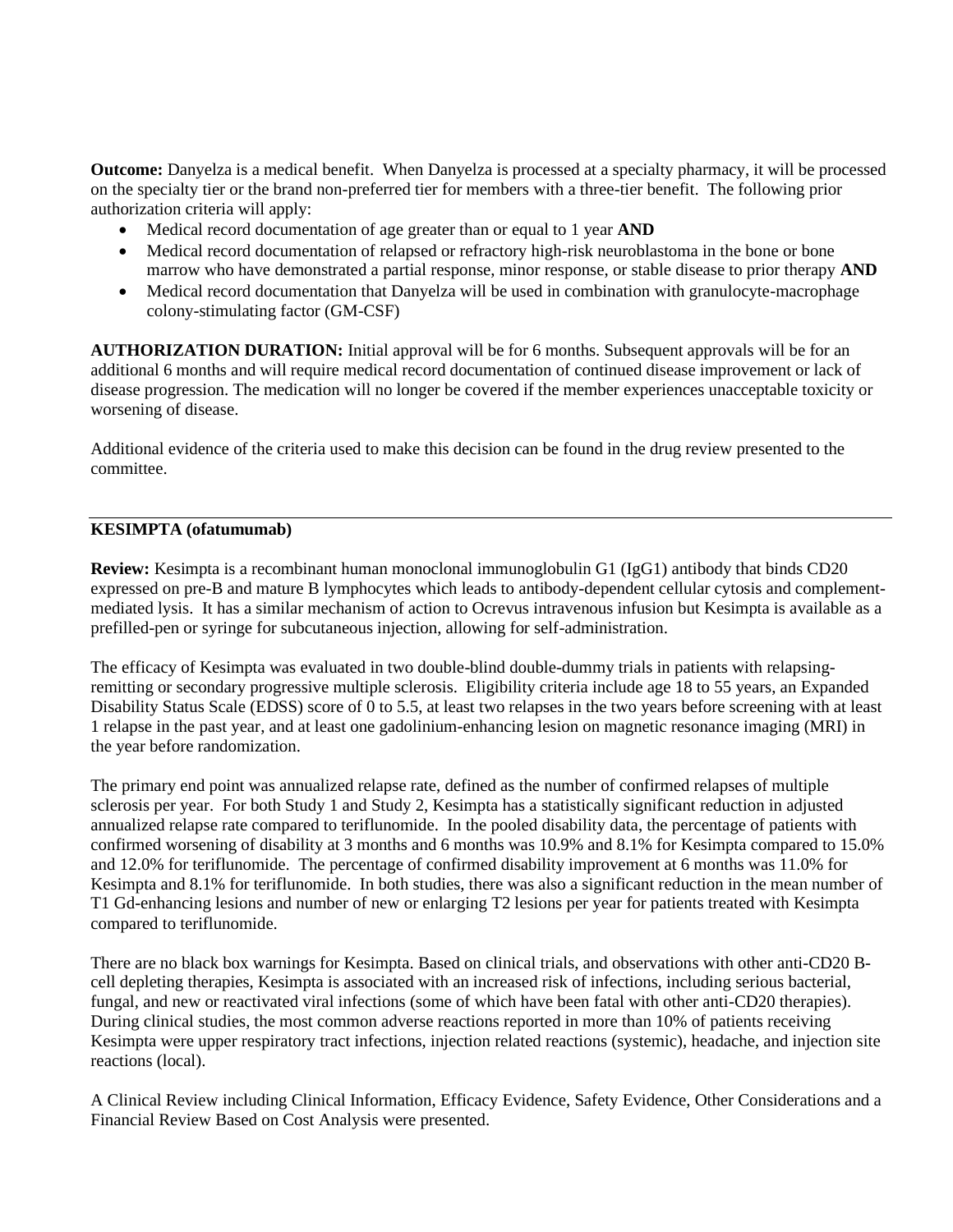**Clinical Discussion:** No comments or questions. The committee voted to accept the recommendations as presented. None were opposed.

**Financial Discussion**: No comments or questions. The committee voted to accept the recommendations as presented. None were opposed.

**Outcome:** Kesimpta is a pharmacy benefit and will be added to the specialty tier or the brand preferred tier for members with a three-tier benefit of the Commercial, Marketplace, and GHP Kids formularies. Kesimpta will not require a prior authorization. The following quantity limits will apply:

### **QUANTITY LIMIT:**

| Initial $-$<br>One-time, one-week authorization | <b>Remainder/Subsequent</b>      |
|-------------------------------------------------|----------------------------------|
| Quantity limit: 3 mL per 28 days                | Quantity limit: 1 mL per 28 days |
| Max quantity supply: 3                          | Max quantity supply: 1           |
| Min day supply: 28                              | Min day supply: 28               |
| Max day supply: 28                              | Max day supply: 28               |

Additional evidence of the criteria used to make this decision can be found in the drug review presented to the committee.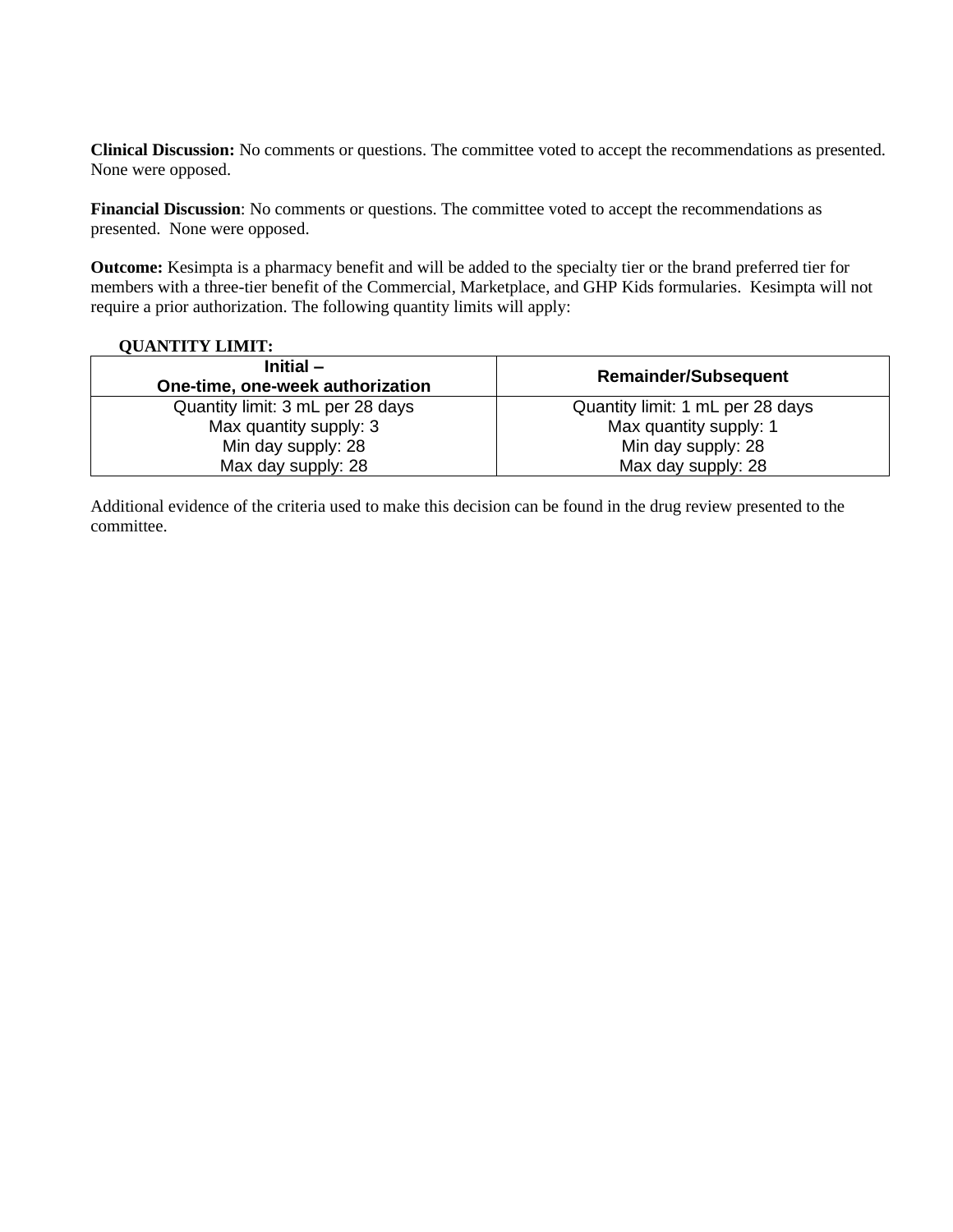# **FAST FACTS**

# **GAVRETO (pralsetinib)**

**Updated Indication:** Gavreto is a kinase inhibitor now indicated for the treatment of:

- Adult and pediatric patients 12 years of age and older with advanced or metastatic RET-mutant medullary thyroid cancer (MTC) who require systemic therapy
- Adult and pediatric patients 12 years of age and older with advanced or metastatic RET fusion-positive thyroid cancer who require systemic therapy and who are radioactive iodine-refractory (if radioactive iodine is appropriate)

These indications are approved under accelerated approval based on overall response rate and duration of response. Previously, Gavreto was indicated in adult patients with metastatic RET fusion-positive non-small cell lung cancer.

**Current formulary status:** Oral oncology brand-non preferred tier (\$0 copay), requiring prior authorization

**Recommendation:** No changes are recommended to the formulary placement, authorization duration, or quantity limits. The following prior authorization criteria will be added to Commercial Policy 645.0 to incorporate the new indication:

# **Thyroid Cancer**

• Medical record documentation that Gavreto is prescribed by a hematologist or oncologist AND **AND**

- Medical record documentation of advanced or metastatic RET-mutant medullary thyroid cancer (MTC) AND documentation that systemic therapy is required
- **OR**
- Medical record documentation of advanced or metastatic RET fusion-positive thyroid cancer AND medical record documentation of both of the following:
	- o Documentation that systemic therapy is required AND
	- o Documentation that patient is radioactive-iodine refractory when radioactive iodine is appropriate

**Discussion:** No comments or questions.

**Outcome:** The committee voted to accept the recommendations as presented. None were opposed.

Additional evidence of the criteria used to make this decision can be found in the drug review presented to the committee.

# **TRELEGY ELLIPTA (fluticasone furoate/umeclidinium/vilanterol)**

**Updated indication:** Maintenance treatment of asthma for patients aged 18 years and older

**Updated Dosing for New Indication:** One inhalation (fluticasone furoate 100 mcg/umeclidinium 62.5 mcg/vilanterol 25 mcg or fluticasone furoate 200 mcg/umeclidinium 62.5 mcg/vilanterol 25 mcg) once daily

**Current formulary status:** Pharmacy benefit, 100 mcg strength is on Brand Preferred tier with a quantity limit of 60 per 30 days